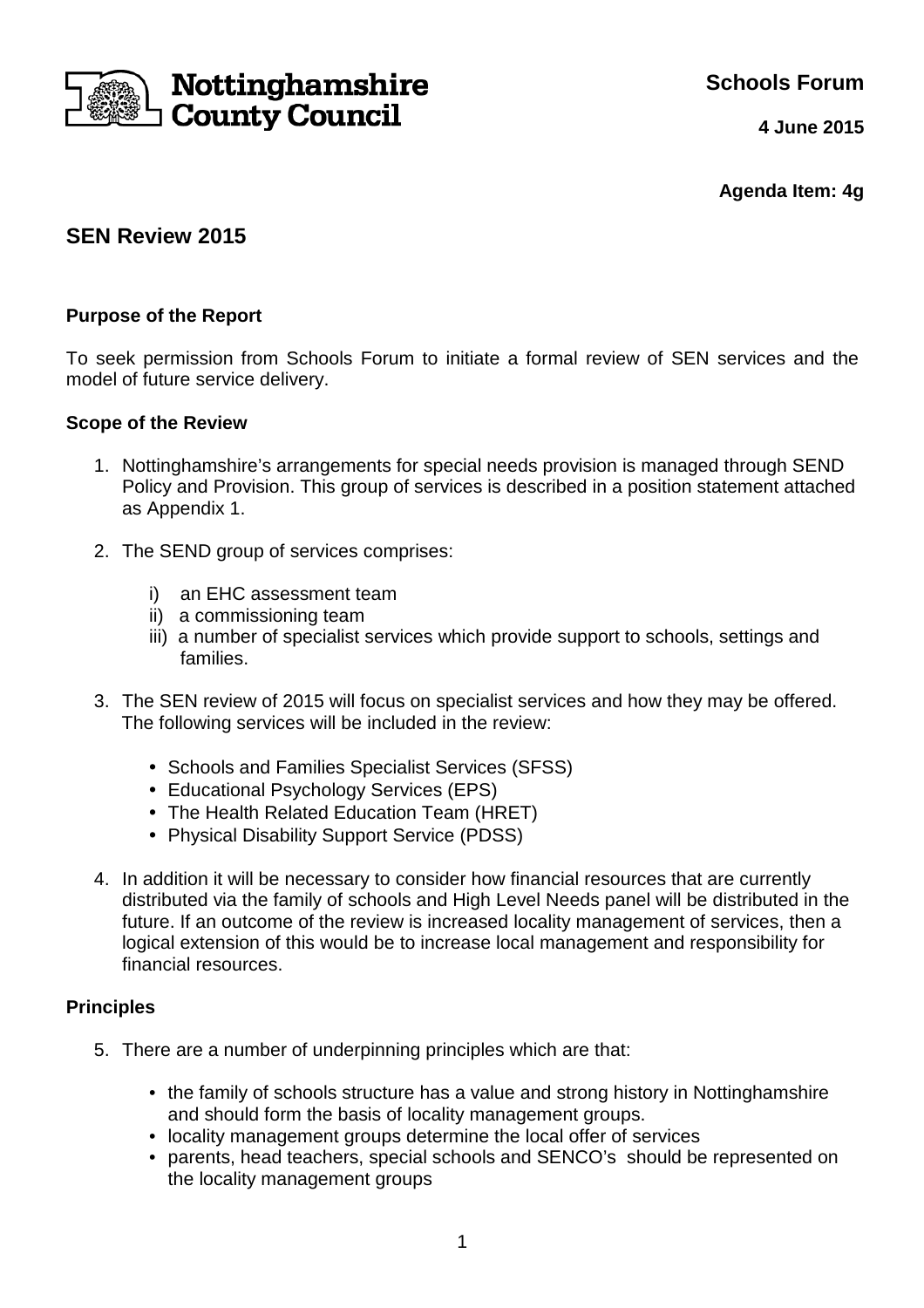- as many services as possible should be devolved to localities
- strong links between local authority and locality groups be developed
- where services cannot be devolved to locality groups other local authority models of locality partnerships such as the family support model should host/manage remaining services

# **What needs to be preserved?**

- 6. It would be desirable to retain a number of successful features from the existing system in any proposed changes. These should be preserved as follows:
	- central capacity to quality assure arrangements
	- current levels of out county placements to be maintained or reduced by increasing local capacity
	- awareness of the balance of responsibility between individual schools partnerships and families of schools and the local authority
	- availability of specialist knowledge
	- transparency and availability of data and information which helps to consider the impact of arrangements and which is shared across all parties.

# **Data and Information to Inform the Review**

- 7. A data set will be compiled to help inform the review and will be presented in the form of a matrix.
- 8. The matrix will show the total funding available for each family of schools in each area of SEN expenditure and also provide some contextual information. This will include:
	- Additional Family Needs (AFN), Family Network Funding (FNF) and High Level Needs (HLN) financial allocations
	- Nottinghamshire special school placements
	- independent Non Maintained placements
	- other local authority special schools
	- allocation of specialist services
	- numbers at SEN support
	- numbers of EHC plans and statements
- 9. The matrix will include comparative data which shows current usage of services, provision and resources and will enable a judgment to be reached about the equitable allocation of such resources.
- 10. It will also be helpful to make some comparisons with other local authorities, such as comparable spend on SEN and level of sold services.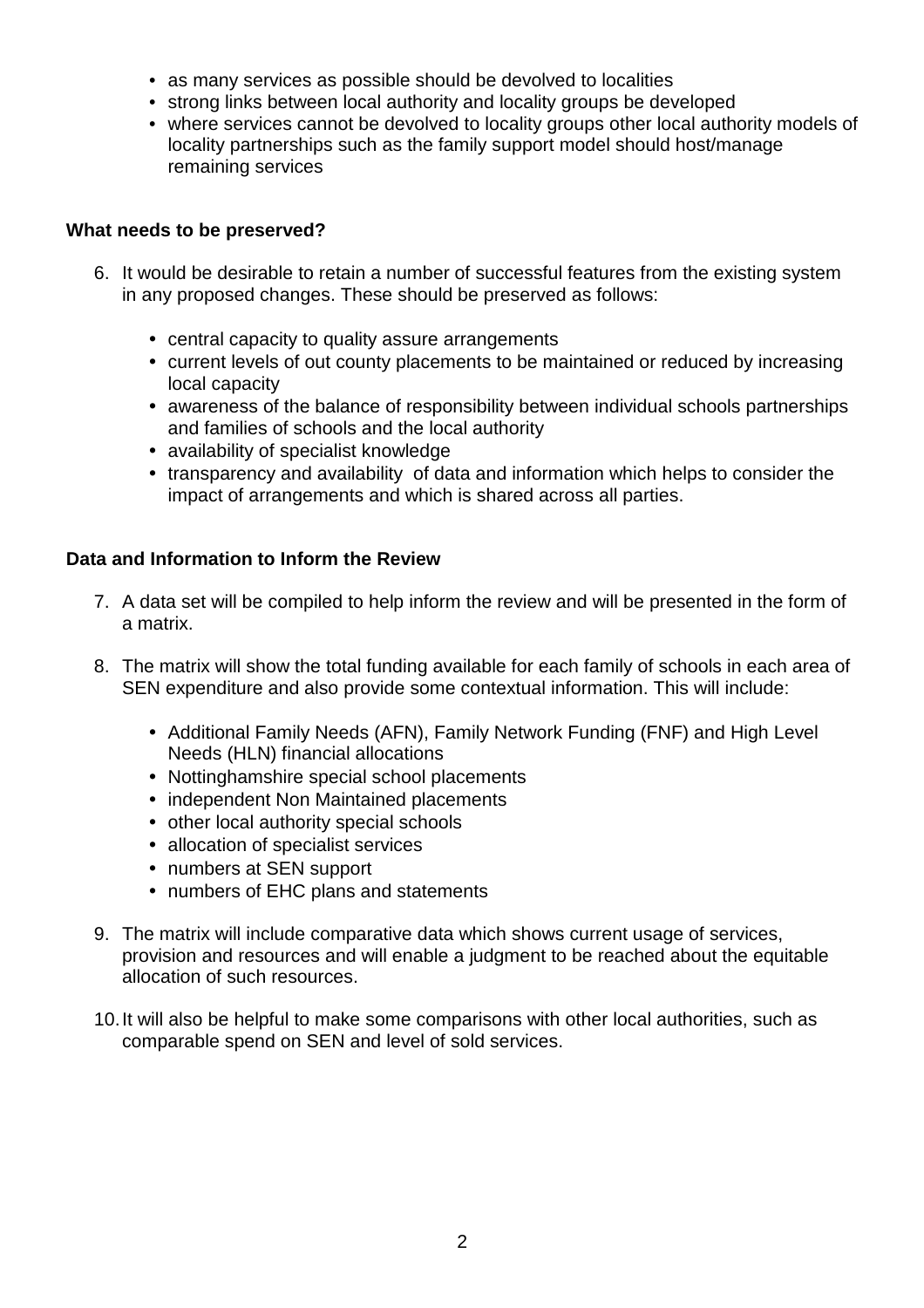## **Process and timeline**

## Phase 1: Initiate review

11. A paper to be referred to Schools Forum on  $4<sup>th</sup>$  June 2015 seeking permission to initiate a formal review of SEN services and the model of future service delivery.

## Phase 2: Consult

12. Consultation with stakeholders, to include schools, parents, pupils, services and members of recognized trade unions.

# Phase 3: Pilot study

13. Four pilots to be initiated by September 2015 to trial the proposed new arrangements. Pilots to be undertaken possibly in Rushcliffe, Newark, Mansfield and Ashfield.

# Phase 3: Decision Making

14. Feedback to Schools Forum and political approval by January, 2016.

## Phase 4: Implementation - to be completed by September 2016

15. Implementation group to be established to consider:

- Financial arrangements
- HR arrangements
- political approval process
- legal issues and formal agreements.

## Phase 5: Implement a quality assurance framework for new arrangements

16. Develop a quality assurance framework for the new model of delivery and use this to monitor and review the effectiveness of the new arrangements.

## **Arrangements for delivering the review**

- 17. The previous SEN review relating to arrangements for young people with challenging behaviour was successfully delivered mainly due to the Group Manager being released from his substantive post to concentrate solely on the completion of the review and implementation of the SEND reforms. Currently there is insufficient capacity within SEND services to undertake this important review. It is anticipated that the review could be undertaken on a part-time (0.6) basis.
- 18. In order to provide capacity to fully focus on a quality review of SEN services, it is therefore proposed to appoint a temporary (0.6) SEN Review Project Manager to lead and manage the review. Temporary funding of £68,500 will be required for the temporary post and it is requested that Schools Forum agrees to allocate funding from the DSG underspend for this purpose.